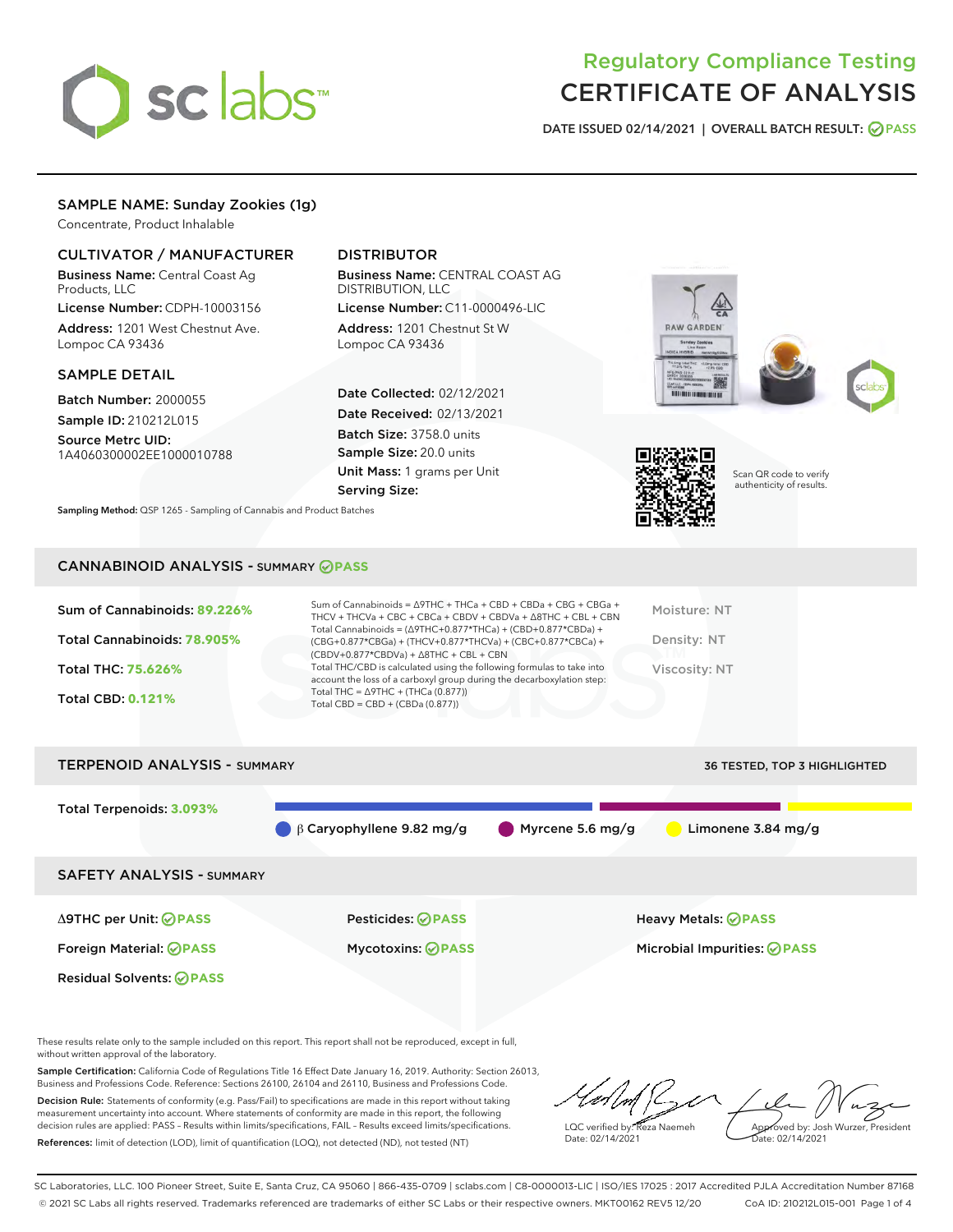



SUNDAY ZOOKIES (1G) | DATE ISSUED 02/14/2021 | OVERALL BATCH RESULT: **O PASS** 

## CANNABINOID TEST RESULTS - 02/14/2021 2 PASS

Tested by high-performance liquid chromatography with diode-array detection (HPLC-DAD). **Method:** QSP 1157 - Analysis of Cannabinoids by HPLC-DAD

TOTAL CANNABINOIDS: **78.905%** Total Cannabinoids (Total THC) + (Total CBD) + (Total CBG) + (Total THCV) + (Total CBC) +

(Total CBDV) + ∆8THC + CBL + CBN

TOTAL THC: **75.626%** Total THC (∆9THC+0.877\*THCa)

TOTAL CBD: **0.121%**

Total CBD (CBD+0.877\*CBDa)

Total CBG (CBG+0.877\*CBGa) TOTAL THCV: 0.303% Total THCV (THCV+0.877\*THCVa)

TOTAL CBG: 1.88%

TOTAL CBC: 0.975% Total CBC (CBC+0.877\*CBCa)

TOTAL CBDV: ND Total CBDV (CBDV+0.877\*CBDVa)

| <b>COMPOUND</b>            | LOD/LOQ<br>(mg/g) | <b>MEASUREMENT</b><br><b>UNCERTAINTY</b><br>(mg/g) | <b>RESULT</b><br>(mg/g) | <b>RESULT</b><br>(%) |
|----------------------------|-------------------|----------------------------------------------------|-------------------------|----------------------|
| <b>THCa</b>                | 0.05/0.14         | ±20.742                                            | 807.08                  | 80.708               |
| <b>A9THC</b>               | 0.06/0.26         | ±1.667                                             | 48.45                   | 4.845                |
| <b>CBGa</b>                | 0.1 / 0.2         | ±0.92                                              | 17.6                    | 1.76                 |
| <b>CBCa</b>                | 0.07/0.28         | ±0.488                                             | 9.98                    | 0.998                |
| <b>THCVa</b>               | 0.07/0.20         | ±0.165                                             | 3.45                    | 0.345                |
| <b>CBG</b>                 | 0.06/0.19         | ±0.131                                             | 3.32                    | 0.332                |
| <b>CBDa</b>                | 0.02/0.19         | ±0.040                                             | 1.38                    | 0.138                |
| <b>CBC</b>                 | 0.2 / 0.5         | ±0.03                                              | 1.0                     | 0.10                 |
| $\triangle$ 8THC           | 0.1/0.4           | N/A                                                | <b>ND</b>               | <b>ND</b>            |
| <b>THCV</b>                | 0.1 / 0.2         | N/A                                                | <b>ND</b>               | <b>ND</b>            |
| <b>CBD</b>                 | 0.07/0.29         | N/A                                                | <b>ND</b>               | <b>ND</b>            |
| <b>CBDV</b>                | 0.04/0.15         | N/A                                                | <b>ND</b>               | <b>ND</b>            |
| <b>CBDVa</b>               | 0.03 / 0.53       | N/A                                                | <b>ND</b>               | <b>ND</b>            |
| <b>CBL</b>                 | 0.06 / 0.24       | N/A                                                | <b>ND</b>               | <b>ND</b>            |
| <b>CBN</b>                 | 0.1/0.3           | N/A                                                | <b>ND</b>               | <b>ND</b>            |
| <b>SUM OF CANNABINOIDS</b> |                   |                                                    | 892.26 mg/g             | 89.226%              |

#### **UNIT MASS: 1 grams per Unit**

| ∆9THC per Unit                        | 1120 per-package limit     | 48.45 mg/unit<br><b>PASS</b> |
|---------------------------------------|----------------------------|------------------------------|
| <b>Total THC per Unit</b>             |                            | 756.26 mg/unit               |
| <b>CBD per Unit</b>                   |                            | <b>ND</b>                    |
| <b>Total CBD per Unit</b>             |                            | $1.21$ mg/unit               |
| Sum of Cannabinoids<br>per Unit       |                            | 892.26 mg/unit               |
| <b>Total Cannabinoids</b><br>per Unit |                            | 789.05 mg/unit               |
| <b>MOISTURE TEST RESULT</b>           | <b>DENSITY TEST RESULT</b> | <b>VISCOSITY TEST RESULT</b> |

Not Tested

Not Tested

Not Tested

#### TERPENOID TEST RESULTS - 02/14/2021

Terpene analysis utilizing gas chromatography-flame ionization detection (GC-FID). Terpenes are the aromatic compounds that endow cannabis with their unique scent and effect. Following are the primary terpenes detected. **Method:** QSP 1192 - Analysis of Terpenoids by GC-FID

| <b>COMPOUND</b>         | LOD/LOQ<br>(mg/g) | <b>MEASUREMENT</b><br><b>UNCERTAINTY</b><br>(mg/g) | <b>RESULT</b><br>(mg/g)                         | <b>RESULT</b><br>$(\%)$ |
|-------------------------|-------------------|----------------------------------------------------|-------------------------------------------------|-------------------------|
| $\beta$ Caryophyllene   | 0.04 / 0.11       | ±0.465                                             | 9.82                                            | 0.982                   |
| <b>Myrcene</b>          | 0.1 / 0.2         | ±0.45                                              | 5.6                                             | 0.56                    |
| Limonene                | 0.04 / 0.12       | ±0.141                                             | 3.84                                            | 0.384                   |
| $\alpha$ Humulene       | 0.03 / 0.08       | ±0.106                                             | 3.27                                            | 0.327                   |
| Linalool                | 0.04 / 0.1        | ±0.11                                              | 2.1                                             | 0.21                    |
| $\alpha$ Bisabolol      | 0.1 / 0.2         | ±0.05                                              | 1.2                                             | 0.12                    |
| Ocimene                 | 0.05 / 0.1        | ±0.12                                              | 1.0                                             | 0.10                    |
| $\alpha$ Pinene         | 0.04 / 0.13       | ±0.055                                             | 0.84                                            | 0.084                   |
| Sabinene                | 0.1 / 0.2         | ±0.06                                              | 0.8                                             | 0.08                    |
| Guaiol                  | 0.04 / 0.13       | ±0.045                                             | 0.76                                            | 0.076                   |
| Fenchol                 | 0.1 / 0.2         | ±0.03                                              | 0.6                                             | 0.06                    |
| Terpineol               | 0.03 / 0.1        | ±0.06                                              | 0.6                                             | 0.06                    |
| Caryophyllene<br>Oxide  | 0.1 / 0.2         | ±0.02                                              | 0.3                                             | 0.03                    |
| Terpinolene             | 0.04 / 0.1        | ±0.01                                              | 0.2                                             | 0.02                    |
| <b>Borneol</b>          | 0.1 / 0.3         | N/A                                                | <loq< td=""><td><loq< td=""></loq<></td></loq<> | <loq< td=""></loq<>     |
| Geraniol                | 0.04 / 0.11       | N/A                                                | <loq< td=""><td><loq< td=""></loq<></td></loq<> | <loq< td=""></loq<>     |
| Camphene                | 0.1 / 0.2         | N/A                                                | <b>ND</b>                                       | <b>ND</b>               |
| $\beta$ Pinene          | 0.1 / 0.2         | N/A                                                | ND                                              | <b>ND</b>               |
| $\alpha$ Phellandrene   | 0.1 / 0.2         | N/A                                                | ND                                              | <b>ND</b>               |
| 3 Carene                | 0.1 / 0.2         | N/A                                                | <b>ND</b>                                       | <b>ND</b>               |
| $\alpha$ Terpinene      | 0.1 / 0.2         | N/A                                                | ND                                              | <b>ND</b>               |
| Eucalyptol              | 0.1 / 0.2         | N/A                                                | ND                                              | <b>ND</b>               |
| $\gamma$ Terpinene      | 0.1 / 0.2         | N/A                                                | <b>ND</b>                                       | <b>ND</b>               |
| Sabinene Hydrate        | 0.1 / 0.2         | N/A                                                | ND                                              | <b>ND</b>               |
| Fenchone                | 0.1 / 0.2         | N/A                                                | ND                                              | <b>ND</b>               |
| (-)-Isopulegol          | 0.03 / 0.08       | N/A                                                | <b>ND</b>                                       | <b>ND</b>               |
| Camphor                 | 0.1 / 0.3         | N/A                                                | ND                                              | <b>ND</b>               |
| <b>Isoborneol</b>       | 0.1 / 0.2         | N/A                                                | ND                                              | <b>ND</b>               |
| Menthol                 | 0.04 / 0.1        | N/A                                                | <b>ND</b>                                       | <b>ND</b>               |
| Nerol                   | 0.05 / 0.1        | N/A                                                | <b>ND</b>                                       | <b>ND</b>               |
| R-(+)-Pulegone          | 0.04 / 0.1        | N/A                                                | ND                                              | ND                      |
| <b>Geranyl Acetate</b>  | 0.03 / 0.10       | N/A                                                | <b>ND</b>                                       | <b>ND</b>               |
| $\alpha$ Cedrene        | 0.03 / 0.10       | N/A                                                | ND                                              | ND                      |
| Valencene               | 0.02 / 0.06       | N/A                                                | ND                                              | ND                      |
| Nerolidol               | 0.03 / 0.09       | N/A                                                | <b>ND</b>                                       | ND                      |
| Cedrol                  | 0.1 / 0.2         | N/A                                                | <b>ND</b>                                       | ND                      |
| <b>TOTAL TERPENOIDS</b> |                   |                                                    | 30.93 mg/g                                      | 3.093%                  |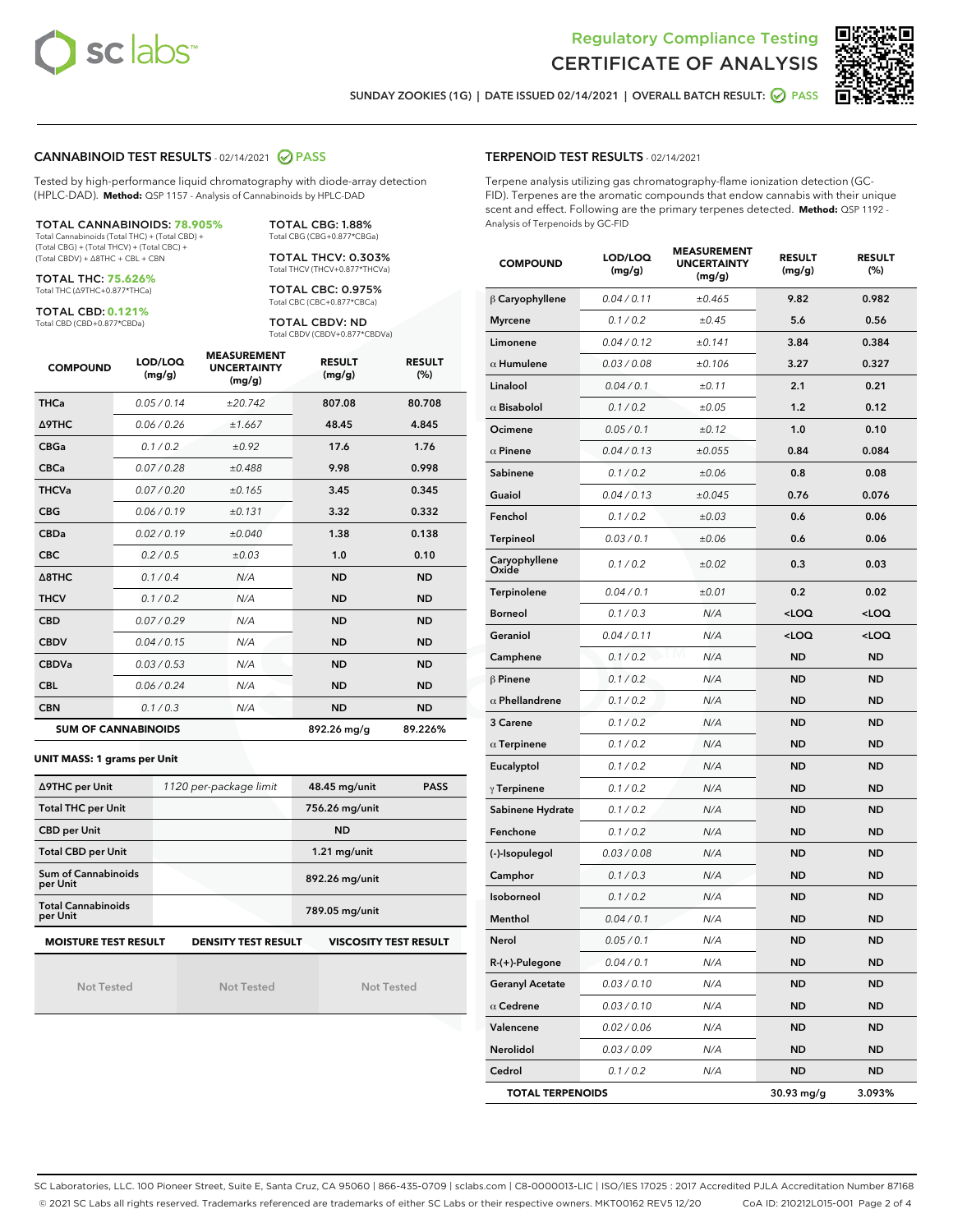



SUNDAY ZOOKIES (1G) | DATE ISSUED 02/14/2021 | OVERALL BATCH RESULT: @ PASS

# CATEGORY 1 PESTICIDE TEST RESULTS - 02/14/2021 2 PASS

Pesticide and plant growth regulator analysis utilizing high-performance liquid chromatography-mass spectrometry (HPLC-MS) or gas chromatography-mass spectrometry (GC-MS). \*GC-MS utilized where indicated. **Method:** QSP 1212 - Analysis of Pesticides and Mycotoxins by LC-MS or QSP 1213 - Analysis of Pesticides by GC-MS

| <b>COMPOUND</b>             | LOD/LOQ<br>$(\mu g/g)$ | <b>ACTION</b><br><b>LIMIT</b><br>$(\mu q/q)$ | <b>MEASUREMENT</b><br><b>UNCERTAINTY</b><br>$(\mu g/g)$ | <b>RESULT</b><br>$(\mu g/g)$ | <b>RESULT</b> |
|-----------------------------|------------------------|----------------------------------------------|---------------------------------------------------------|------------------------------|---------------|
| Aldicarb                    | 0.03 / 0.08            | $\ge$ LOD                                    | N/A                                                     | <b>ND</b>                    | <b>PASS</b>   |
| Carbofuran                  | 0.02/0.05              | $>$ LOD                                      | N/A                                                     | <b>ND</b>                    | <b>PASS</b>   |
| Chlordane*                  | 0.03 / 0.08            | $\ge$ LOD                                    | N/A                                                     | <b>ND</b>                    | <b>PASS</b>   |
| Chlorfenapyr*               | 0.03/0.10              | $\ge$ LOD                                    | N/A                                                     | <b>ND</b>                    | <b>PASS</b>   |
| Chlorpyrifos                | 0.02 / 0.06            | $\ge$ LOD                                    | N/A                                                     | <b>ND</b>                    | <b>PASS</b>   |
| Coumaphos                   | 0.02 / 0.07            | $>$ LOD                                      | N/A                                                     | <b>ND</b>                    | <b>PASS</b>   |
| <b>Daminozide</b>           | 0.02 / 0.07            | $\ge$ LOD                                    | N/A                                                     | <b>ND</b>                    | <b>PASS</b>   |
| <b>DDVP</b><br>(Dichlorvos) | 0.03/0.09              | $\ge$ LOD                                    | N/A                                                     | <b>ND</b>                    | <b>PASS</b>   |
| <b>Dimethoate</b>           | 0.03 / 0.08            | $\ge$ LOD                                    | N/A                                                     | <b>ND</b>                    | <b>PASS</b>   |
| Ethoprop(hos)               | 0.03/0.10              | $\ge$ LOD                                    | N/A                                                     | <b>ND</b>                    | <b>PASS</b>   |
| Etofenprox                  | 0.02 / 0.06            | $\ge$ LOD                                    | N/A                                                     | <b>ND</b>                    | <b>PASS</b>   |
| Fenoxycarb                  | 0.03 / 0.08            | $\ge$ LOD                                    | N/A                                                     | <b>ND</b>                    | <b>PASS</b>   |
| Fipronil                    | 0.03/0.08              | $>$ LOD                                      | N/A                                                     | <b>ND</b>                    | <b>PASS</b>   |
| Imazalil                    | 0.02 / 0.06            | $\ge$ LOD                                    | N/A                                                     | <b>ND</b>                    | <b>PASS</b>   |
| Methiocarb                  | 0.02 / 0.07            | $\ge$ LOD                                    | N/A                                                     | <b>ND</b>                    | <b>PASS</b>   |
| Methyl<br>parathion         | 0.03/0.10              | $>$ LOD                                      | N/A                                                     | <b>ND</b>                    | <b>PASS</b>   |
| <b>Mevinphos</b>            | 0.03/0.09              | $>$ LOD                                      | N/A                                                     | <b>ND</b>                    | <b>PASS</b>   |
| Paclobutrazol               | 0.02 / 0.05            | $\ge$ LOD                                    | N/A                                                     | <b>ND</b>                    | <b>PASS</b>   |
| Propoxur                    | 0.03/0.09              | $\ge$ LOD                                    | N/A                                                     | <b>ND</b>                    | <b>PASS</b>   |
| Spiroxamine                 | 0.03 / 0.08            | $\ge$ LOD                                    | N/A                                                     | <b>ND</b>                    | <b>PASS</b>   |
| <b>Thiacloprid</b>          | 0.03/0.10              | $\ge$ LOD                                    | N/A                                                     | <b>ND</b>                    | <b>PASS</b>   |

# CATEGORY 2 PESTICIDE TEST RESULTS - 02/14/2021 @ PASS

| <b>COMPOUND</b>   | LOD/LOQ<br>$(\mu g/g)$ | <b>ACTION</b><br><b>LIMIT</b><br>$(\mu g/g)$ | <b>MEASUREMENT</b><br><b>UNCERTAINTY</b><br>$(\mu g/g)$ | <b>RESULT</b><br>$(\mu g/g)$ | <b>RESULT</b> |
|-------------------|------------------------|----------------------------------------------|---------------------------------------------------------|------------------------------|---------------|
| Abamectin         | 0.03/0.10              | 0.1                                          | N/A                                                     | <b>ND</b>                    | <b>PASS</b>   |
| Acephate          | 0.02/0.07              | 0.1                                          | N/A                                                     | <b>ND</b>                    | <b>PASS</b>   |
| Acequinocyl       | 0.02/0.07              | 0.1                                          | N/A                                                     | <b>ND</b>                    | <b>PASS</b>   |
| Acetamiprid       | 0.02/0.05              | 0.1                                          | N/A                                                     | <b>ND</b>                    | <b>PASS</b>   |
| Azoxystrobin      | 0.02/0.07              | 0.1                                          | N/A                                                     | <b>ND</b>                    | <b>PASS</b>   |
| <b>Bifenazate</b> | 0.01/0.04              | 0.1                                          | N/A                                                     | <b>ND</b>                    | <b>PASS</b>   |
| <b>Bifenthrin</b> | 0.02/0.05              | 3                                            | N/A                                                     | <b>ND</b>                    | <b>PASS</b>   |
| <b>Boscalid</b>   | 0.03/0.09              | 0.1                                          | N/A                                                     | <b>ND</b>                    | <b>PASS</b>   |

|--|

| <b>COMPOUND</b>               | <b>LOD/LOQ</b><br>$(\mu g/g)$ | <b>ACTION</b><br><b>LIMIT</b><br>$(\mu g/g)$ | <b>MEASUREMENT</b><br><b>UNCERTAINTY</b><br>(µg/g) | <b>RESULT</b><br>(µg/g) | <b>RESULT</b> |
|-------------------------------|-------------------------------|----------------------------------------------|----------------------------------------------------|-------------------------|---------------|
| Captan                        | 0.19/0.57                     | 0.7                                          | N/A                                                | <b>ND</b>               | <b>PASS</b>   |
| Carbaryl                      | 0.02 / 0.06                   | 0.5                                          | N/A                                                | ND                      | <b>PASS</b>   |
| Chlorantranilip-<br>role      | 0.04 / 0.12                   | 10                                           | N/A                                                | ND                      | <b>PASS</b>   |
| Clofentezine                  | 0.03/0.09                     | 0.1                                          | N/A                                                | ND                      | <b>PASS</b>   |
| Cyfluthrin                    | 0.12 / 0.38                   | 2                                            | N/A                                                | ND                      | <b>PASS</b>   |
| Cypermethrin                  | 0.11 / 0.32                   | 1                                            | N/A                                                | ND                      | <b>PASS</b>   |
| <b>Diazinon</b>               | 0.02 / 0.05                   | 0.1                                          | N/A                                                | ND                      | PASS          |
| Dimethomorph                  | 0.03 / 0.09                   | 2                                            | N/A                                                | ND                      | <b>PASS</b>   |
| Etoxazole                     | 0.02 / 0.06                   | 0.1                                          | N/A                                                | ND                      | <b>PASS</b>   |
| Fenhexamid                    | 0.03 / 0.09                   | 0.1                                          | N/A                                                | ND                      | <b>PASS</b>   |
| Fenpyroximate                 | 0.02 / 0.06                   | 0.1                                          | N/A                                                | ND                      | <b>PASS</b>   |
| Flonicamid                    | 0.03 / 0.10                   | 0.1                                          | N/A                                                | ND                      | <b>PASS</b>   |
| Fludioxonil                   | 0.03/0.10                     | 0.1                                          | N/A                                                | ND                      | PASS          |
| Hexythiazox                   | 0.02 / 0.07                   | 0.1                                          | N/A                                                | ND                      | <b>PASS</b>   |
| Imidacloprid                  | 0.04 / 0.11                   | 5                                            | N/A                                                | ND                      | <b>PASS</b>   |
| Kresoxim-methyl               | 0.02 / 0.07                   | 0.1                                          | N/A                                                | ND                      | <b>PASS</b>   |
| <b>Malathion</b>              | 0.03 / 0.09                   | 0.5                                          | N/A                                                | ND                      | <b>PASS</b>   |
| Metalaxyl                     | 0.02 / 0.07                   | 2                                            | N/A                                                | ND                      | <b>PASS</b>   |
| Methomyl                      | 0.03 / 0.10                   | 1                                            | N/A                                                | ND                      | PASS          |
| Myclobutanil                  | 0.03 / 0.09                   | 0.1                                          | N/A                                                | ND                      | <b>PASS</b>   |
| Naled                         | 0.02 / 0.07                   | 0.1                                          | N/A                                                | ND                      | <b>PASS</b>   |
| Oxamyl                        | 0.04 / 0.11                   | 0.5                                          | N/A                                                | ND                      | PASS          |
| Pentachloronitro-<br>benzene* | 0.03 / 0.09                   | 0.1                                          | N/A                                                | ND                      | <b>PASS</b>   |
| Permethrin                    | 0.04 / 0.12                   | 0.5                                          | N/A                                                | ND                      | <b>PASS</b>   |
| Phosmet                       | 0.03/0.10                     | 0.1                                          | N/A                                                | ND                      | <b>PASS</b>   |
| Piperonylbu-<br>toxide        | 0.02 / 0.07                   | 3                                            | N/A                                                | ND                      | <b>PASS</b>   |
| Prallethrin                   | 0.03 / 0.08                   | 0.1                                          | N/A                                                | ND                      | <b>PASS</b>   |
| Propiconazole                 | 0.02 / 0.07                   | 0.1                                          | N/A                                                | ND                      | <b>PASS</b>   |
| Pyrethrins                    | 0.04 / 0.12                   | 0.5                                          | N/A                                                | ND                      | PASS          |
| Pyridaben                     | 0.02 / 0.07                   | 0.1                                          | N/A                                                | ND                      | PASS          |
| Spinetoram                    | 0.02 / 0.07                   | 0.1                                          | N/A                                                | ND                      | <b>PASS</b>   |
| Spinosad                      | 0.02 / 0.07                   | 0.1                                          | N/A                                                | ND                      | <b>PASS</b>   |
| Spiromesifen                  | 0.02 / 0.05                   | 0.1                                          | N/A                                                | ND                      | <b>PASS</b>   |
| Spirotetramat                 | 0.02 / 0.06                   | 0.1                                          | N/A                                                | ND                      | <b>PASS</b>   |
| Tebuconazole                  | 0.02 / 0.07                   | 0.1                                          | N/A                                                | ND                      | <b>PASS</b>   |
| Thiamethoxam                  | 0.03 / 0.10                   | 5                                            | N/A                                                | ND                      | <b>PASS</b>   |
| Trifloxystrobin               | 0.03 / 0.08                   | 0.1                                          | N/A                                                | ND                      | <b>PASS</b>   |